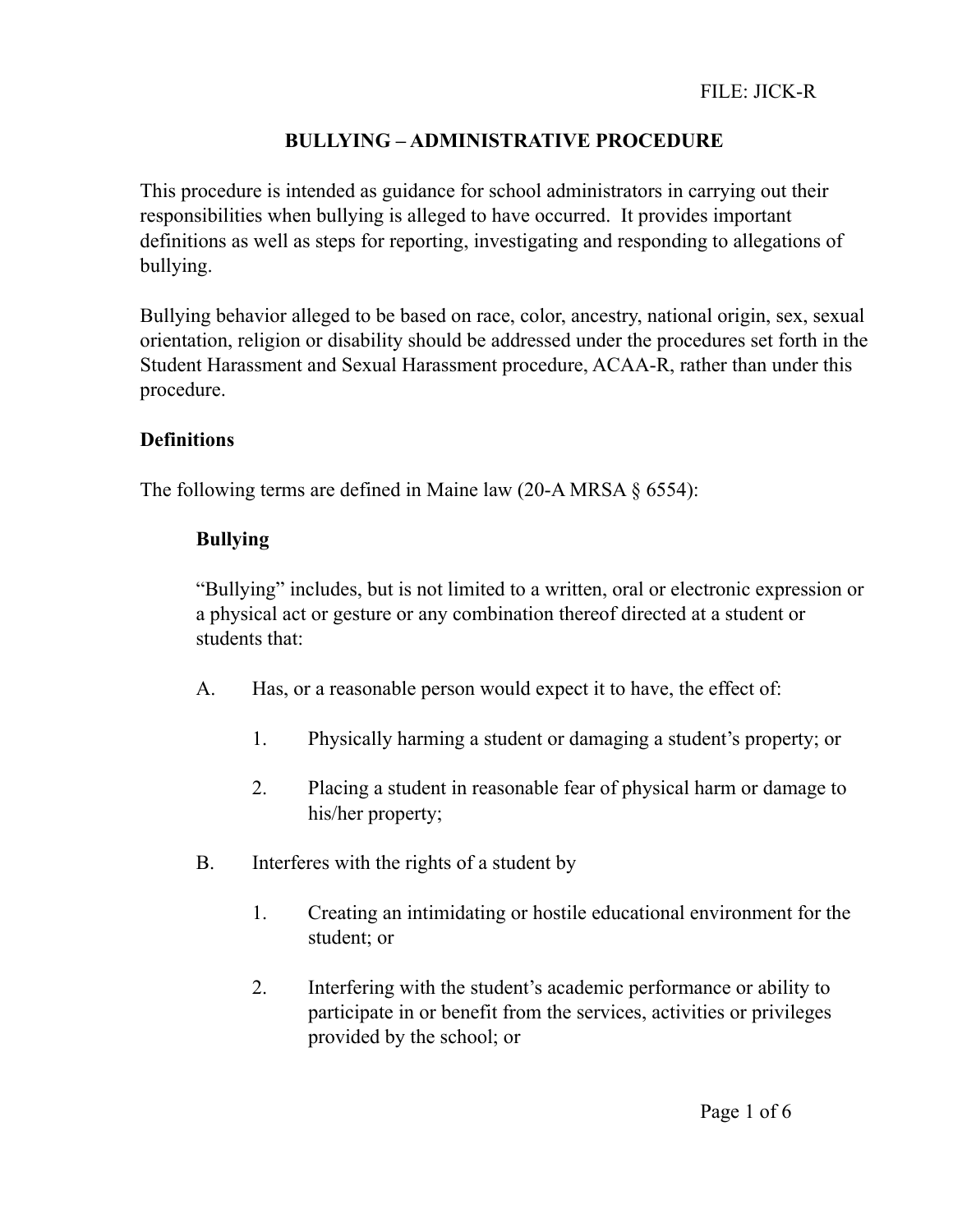- C. Is based on
	- a. A student's actual or perceived characteristics identified in 5 MRSA § 4602 or 4684-A (including race; color; ancestry; national origin; sex; sexual orientation; gender identity or expression; religion; physical or mental disability) or other distinguishing personal characteristics (such as socioeconomic status; age; physical appearance; weight; or family status); or
	- b. A student's association with a person with one or more of these actual or perceived characteristics or any other distinguishing characteristics; and that has the effect described in subparagraph A. or B. above.

# **Cyberbullying**

 "Cyberbullying" means bullying through the use of technology or any electronic communication, including but not limited to, a transfer of signs, signals, writing, images, sounds, data or intelligence of any nature transmitted by the use of any electronic device including, but not limited to, a computer, telephone, cellular telephone, text messaging device or personal digital assistant.

For the purpose of this policy, bullying does not mean mere teasing, put-downs, "talking trash," trading of insults, or similar interactions among friends, nor does it include expression of ideas or beliefs so long as such expression is not lewd, profane or does not interfere with students' opportunity to learn, the instructional program or the operations of the schools. This does not preclude teachers or school administrators from setting and enforcing rules for civility, courtesy and/or responsible behavior in the classroom and the school environment.

The determination whether particular conduct constitutes bullying requires reasonable consideration of the circumstances, which include the frequency of the behavior at issue, the location in which the behavior occurs, the ages and maturity of the students involved, the activity or context in which the conduct occurs, and the nature and severity of the conduct.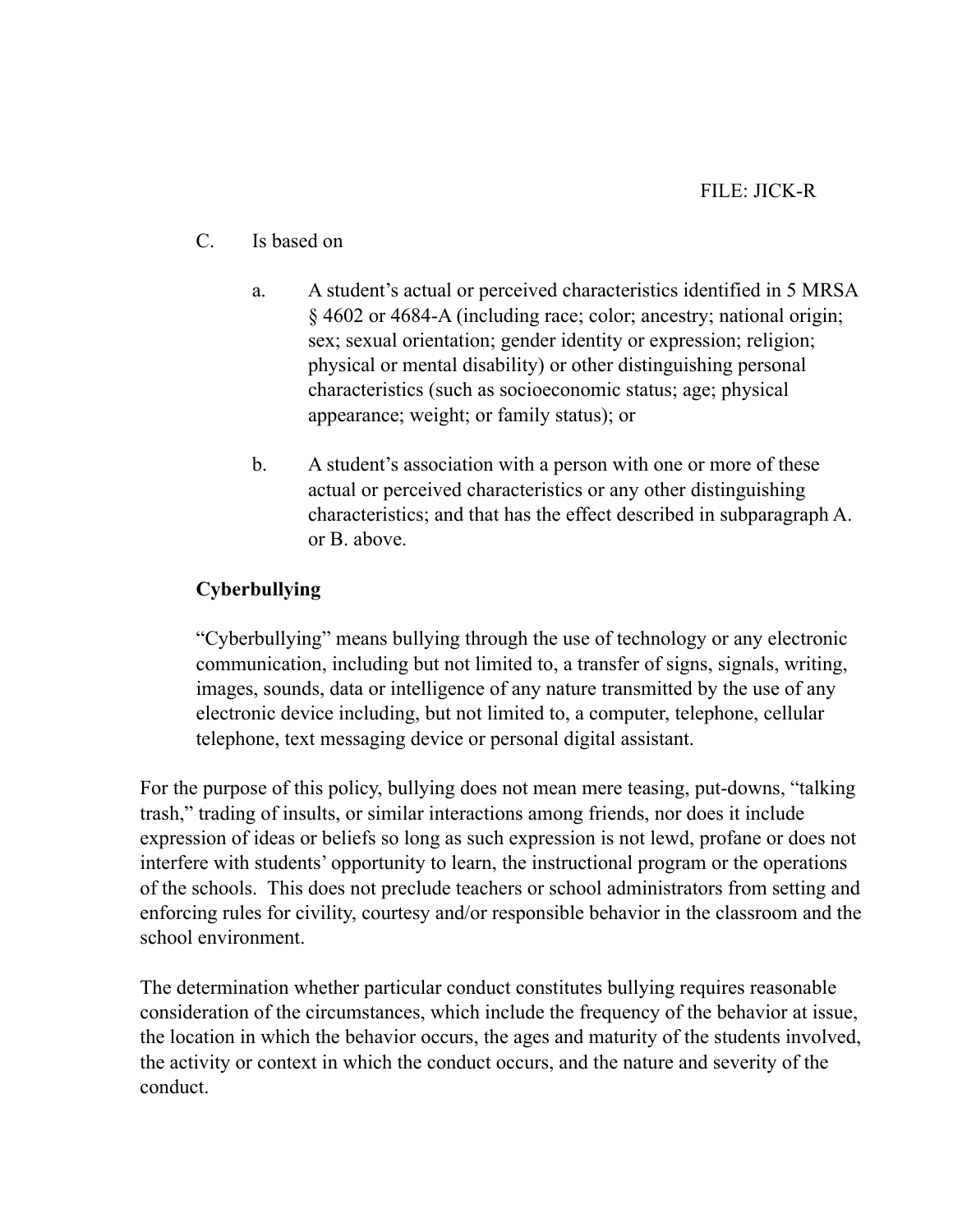Students alleging bullying based on one or more of these protected categories should follow the procedures set forth in the Student Harassment and Sexual Harassment procedure (ACAA-R) and also have the right to report complaints to the Maine Human Rights Commission, 51 State House Station, Augusta, ME 04333 (telephone: 207-624-6050) and/or to the U.S. Department of Education, Office for Civil Rights/ED, 5 Post Office Square, Suite 900, Boston, MA 02109-3921 (telephone: 617-223-9622; TDD: 877-521-2172; fax: 617-289-0150).

Page 2 of 6

FILE: JICK-R

#### **Retaliation**

 "Retaliation means" an act or gesture against a student for asserting or alleging an act of bullying. "Retaliation" also includes reporting that is not made in good faith on an act of bullying (i.e., the making of false allegations or reports of bullying).

#### **School Grounds**

"School grounds" means a school building; property on which a school building or facility is located; and property that is owned, leased or used by a school for a school-sponsored activity, function, program, instruction or training. "School grounds" also includes school-related transportation vehicles.

#### **Alternative Discipline**

"Alternative discipline" means disciplinary action other than suspension or expulsion from school that is designed to correct and address the root causes of a student's specific misbehavior while retaining the student in class or school, or restorative school practices to repair the harm done to relationships and persons from the student's misbehavior.

#### **Bullying Reports**

#### **Students and Parents/Guardians**

Students who believe they have been bullied, or who have witnessed or learned about an act of bullying are to report this behavior to the Director or Bullying Prevention Officer of another trusted adult.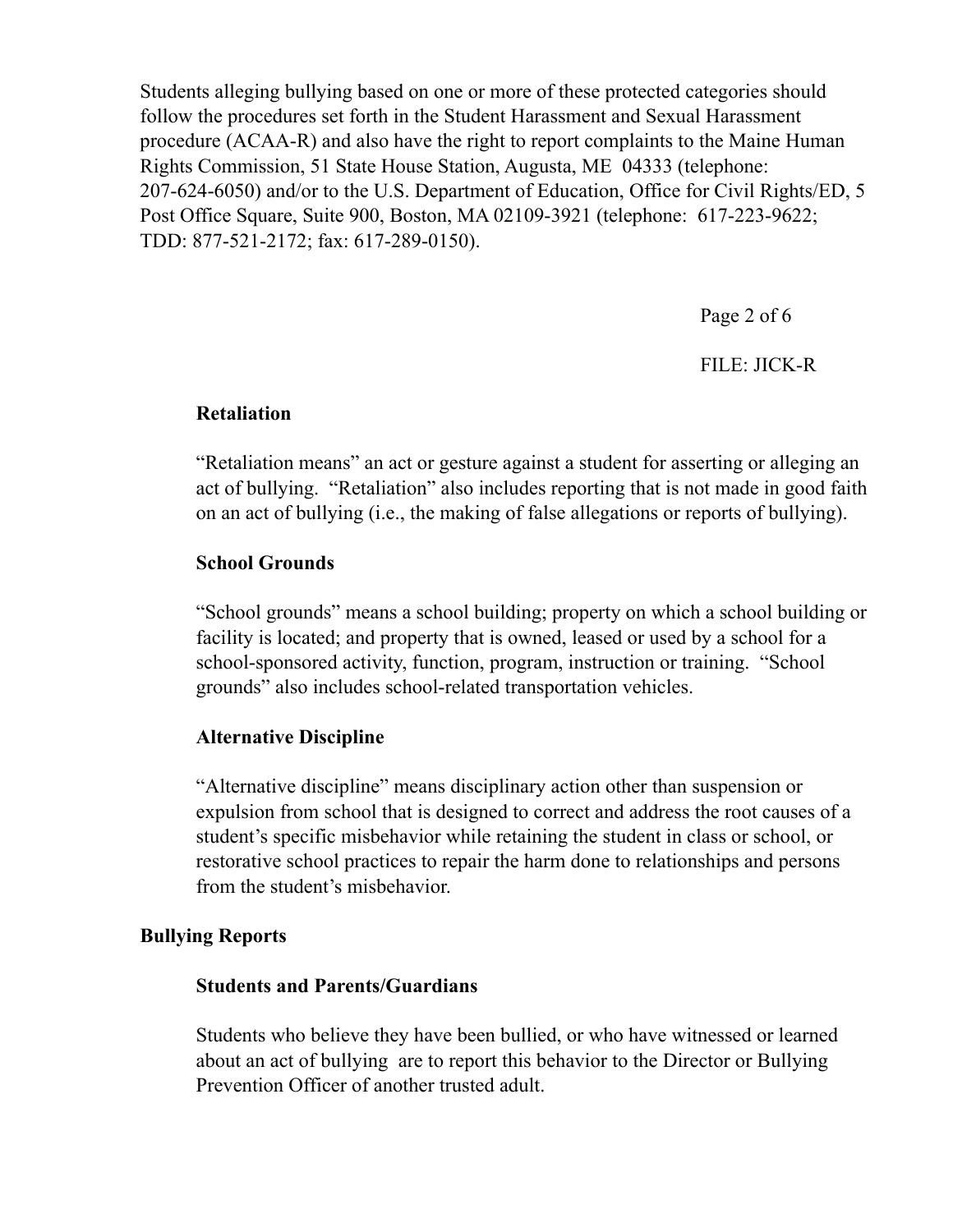Parents/guardians may report bullying on behalf of their children or when they have witnessed or are aware of the occurrence of bullying.

Reports of bullying may be made anonymously, but no disciplinary action shall be taken against a student solely on the basis of an anonymous report.

 Any student who has been determined to have made a false report of bullying will be subject to disciplinary consequences.

## **School Employees**

For the purposes of this procedure, "school employees" includes coaches, advisors for cocurricular or extracurricular activities and volunteers.

 Page 3 of 6 All school employees are expected to intervene when they see acts of bullying in progress and are required to report incidents of bullying they have witnessed or become aware of to the Director or Desige as soon as practicable.

School employees who fail to report bullying or who have made a false report of bullying will be subject to disciplinary consequences up to and including termination, in accordance with any applicable collective bargaining agreement.

### **Others**

 Contractors, service providers, visitors or community members who have witnessed or become aware of bullying are encouraged to report such incidents to the Director or Designee.

### **Form of Reports**

Complaints or reports of bullying may be made orally or in writing, but all reports will be documented in writing by Northern Penobscot Tech Region III personnel authorized to receive complaints or reports, using the school unit's reporting form (JICK-E1).

School employees are required to make reports of bullying to the Director or Designee in writing. Although students, parents and others, as identified above, may make bullying reports anonymously, all persons reporting incidents of bullying are encouraged to identify themselves.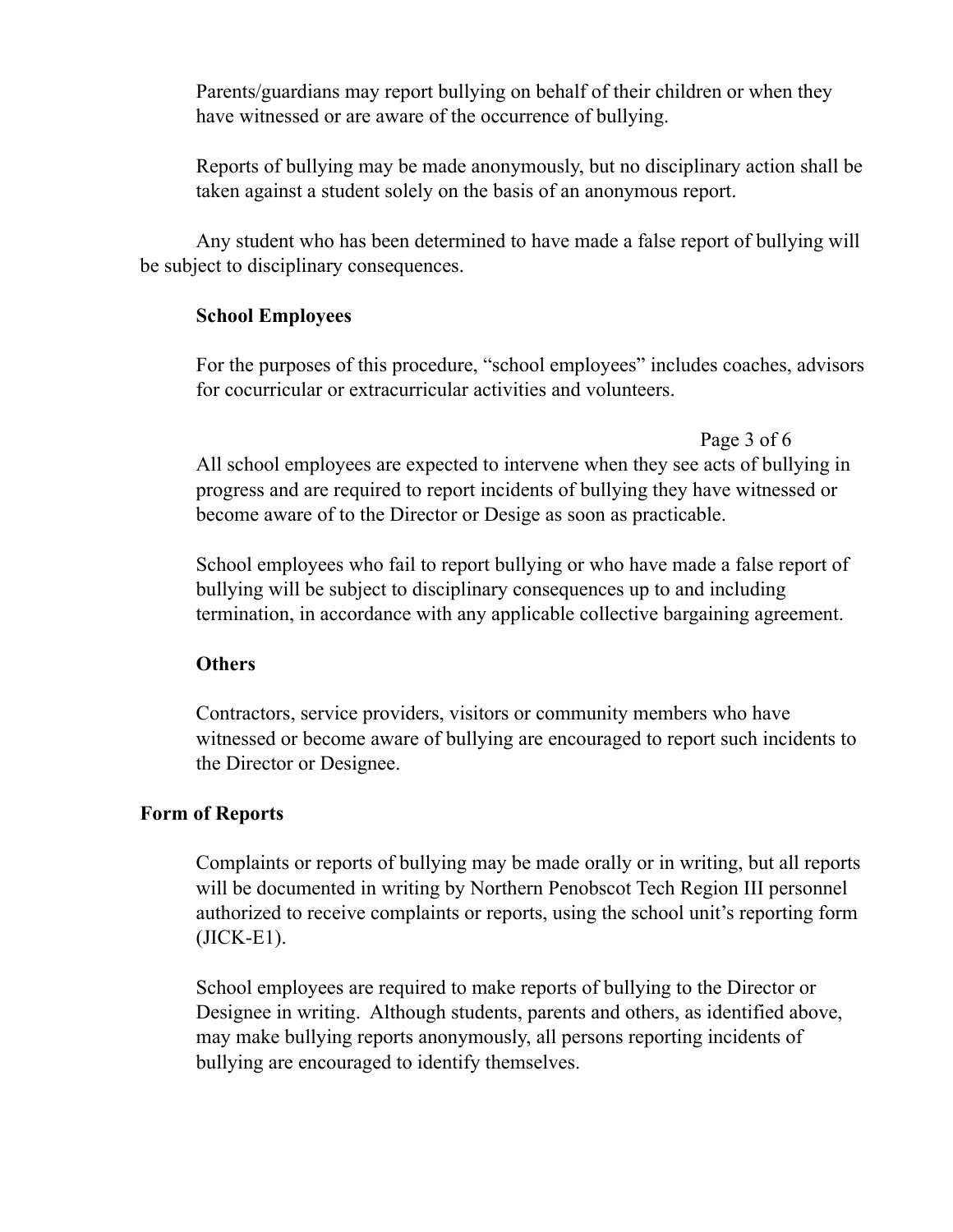Bullying reports may be made anonymously, but in no instance will action be taken against any person or organization affiliated with the schools solely on the basis of an anonymous report.

### NEPN/NSBA Code: JICK-R

#### **Interim Measures**

The Director may take such interim measures as he/she deems appropriate to ensure the safety of the targeted student and prevent further bullying and will inform the parents of the targeted student of measures taken.

School personnel should be careful to respect the confidentiality of student information when communicating with the parents of a student who has reported being bullied. It should be sufficient to inform the parents of what the school is doing to protect the student from further bullying and to convey that the incident will be investigated and appropriate disciplinary consequences will be applied, without providing details that would be considered a violation of FERPA or an invasion of privacy.

> Page 4 of 6 FILE: JICK-R

### **Investigation**

 The Director or Designee will ensure that all reports of bullying and retaliation are investigated promptly and that documentation of the investigation, including the substance of the complaint or report and the outcome of the investigation is prepared and forwarded to the Director within a reasonable period of time.

#### **Response to Bullying by Students**

 If bullying has been substantiated, the Director or designee as appropriate under the circumstances will determine the appropriate disciplinary consequences, which may include detention, suspension or expulsion; alternative discipline; remediation; and/or other intervention.

Alternative discipline includes but is not limited to

A. Meeting with the student and the student's parents;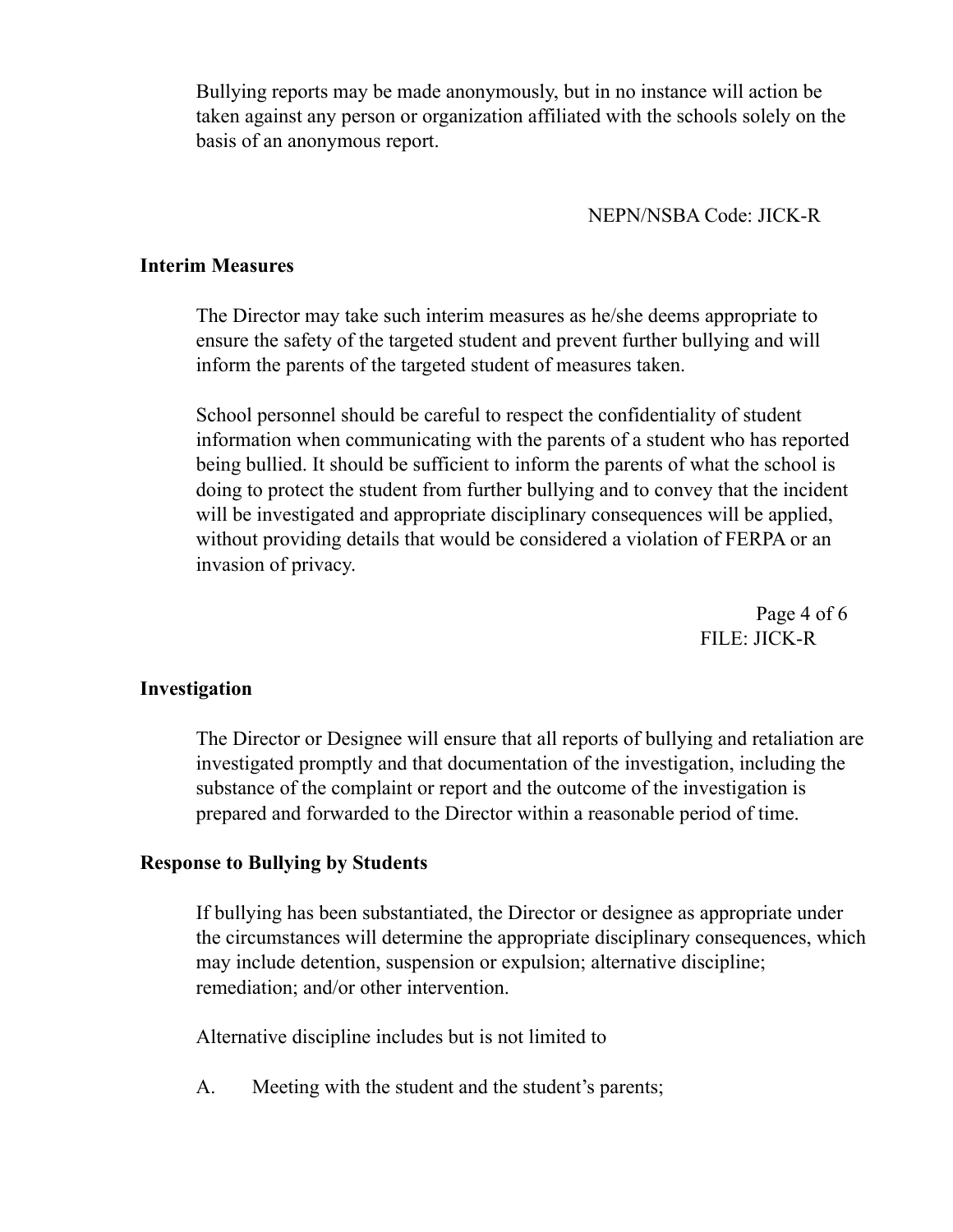- B. Reflective activities, such as requiring the student to write an essay about the student's misbehavior;
- C. Mediation when there is mutual conflict between peers, rather than one-way negative behavior, and when both parties freely choose to meet;
- D. Counseling;
- E. Anger management;
- F. Health counseling or intervention;
- G. Mental health counseling;
- H. Participation in skills building and resolution activities, such as socialemotional cognitive skills building, resolution circles and restorative conferencing;
- I. Community service; and
- J. In-school detention or suspension, which may take place during lunchtime, after school or on weekends.

Items A-J are listed as examples of alternative discipline in 20-A  $\S$  6554(2)(A).

Page 5 of 6 FILE: JICK-R

If the bullying behavior appears to be a criminal violation, the Director or Designee will notify local law enforcement authorities.

If bullying has been substantiated, the Director or Designee will provide written notification to:

- A. The parents/guardians of the targeted student, including the measures being taken to ensure the student's safety; and to
- B. The parents/guardians of the student found to have engaged in bullying, including the process for appeal.